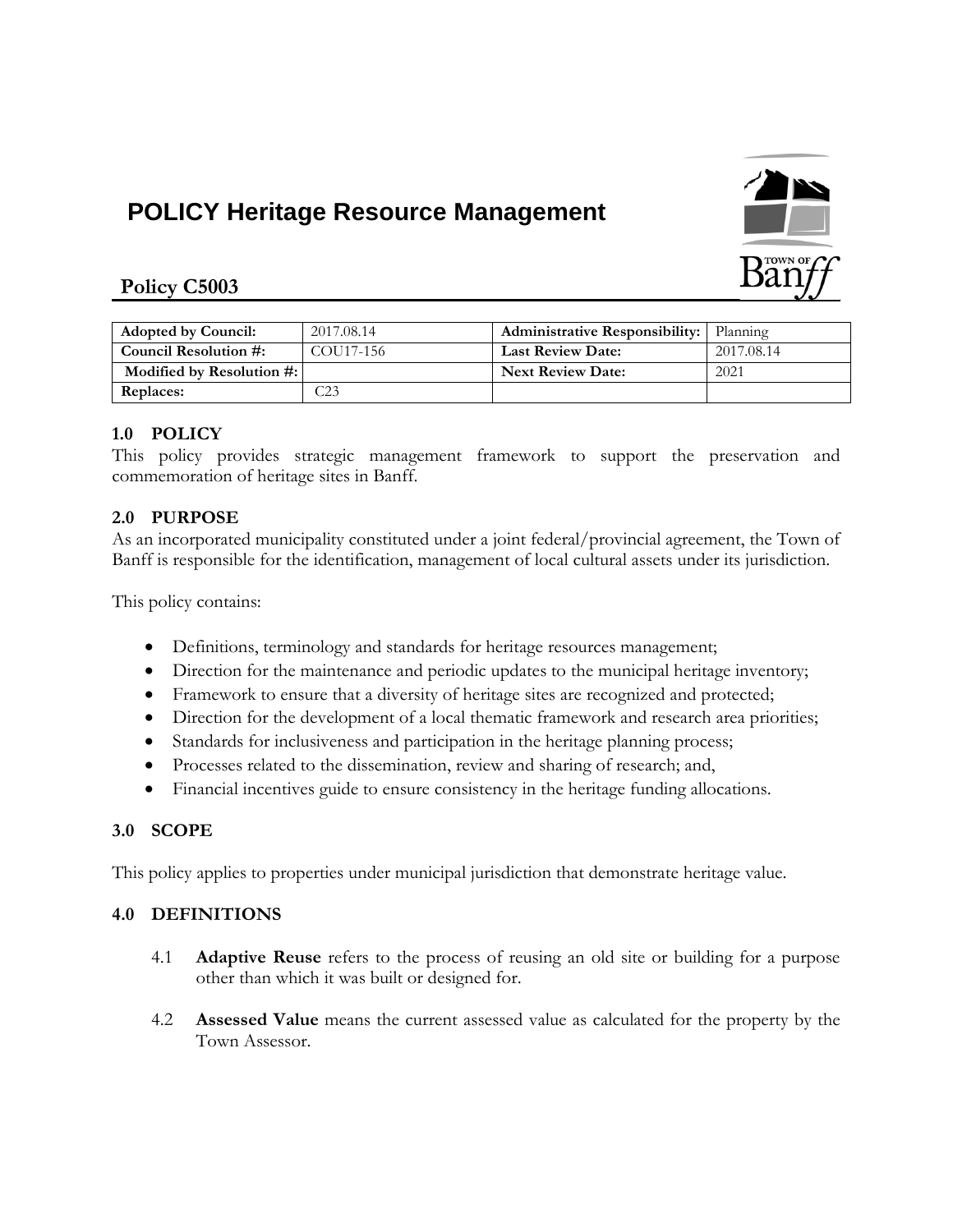- 4.3 **Character-Defining Element** means the materials, forms, location, spatial configurations, uses, and cultural associations or meanings that contribute to the heritage value of a resource, and which must be retained in order to preserve its heritage value.
- 4.4 **Financial Incentive** is a grant or tax relief paid to encourage property owners of heritage sites identified on the Banff Heritage Inventory to conserve the character-defining features of the building. The financial incentive is provided to meet the compensation requirements as specified under the *Alberta Historical Resources Act.*
- 4.5 **Conservation Plan** means a plan prepared to ensure the safeguarding of the characterdefining features of a heritage site over time. The conservation plan includes a description of the current state of the heritage site, required rehabilitation work as well as a maintenance methodology. The conservation plan must prepared by a conservation architect or licenced contractor with similar project experience.
- 4.6 **Contributing Property** means a heritage site which demonstrates a connection to the local cultural landscape.
- 4.7 **Cultural Practice** means a community's historically rooted activities, customs and practices.
- 4.8 **Cultural Landscape** means any geographical area that has been modified, influenced, or given special cultural meaning by people. The *Standards and Guidelines for the Conservation of Historic Places* recognises three types of cultural landscapes including:
	- **Designed Cultural Landscapes** were intentionally created by human beings;
	- **Organically Evolved Cultural Landscapes** were developed in response to social, economic, administrative or religious forces interacting with the natural environment. They fall into two sub-categories:
		- o **Relict Landscapes** in which an evolutionary process came to an end. Its significant distinguishing features are, however, still visible in material form.
		- o **Continuing Landscapes** in which the evolutionary process is still in progress. They exhibit significant material evidence of their evolution over time.
	- **Associative Cultural Landscapes** are distinguished by the power of their spiritual, artistic or cultural associations, rather than their surviving material evidence.
- 4.9 **Designation** means the protection of a historic site by bylaw or order-in-council under the *Alberta Historical Resources Act.*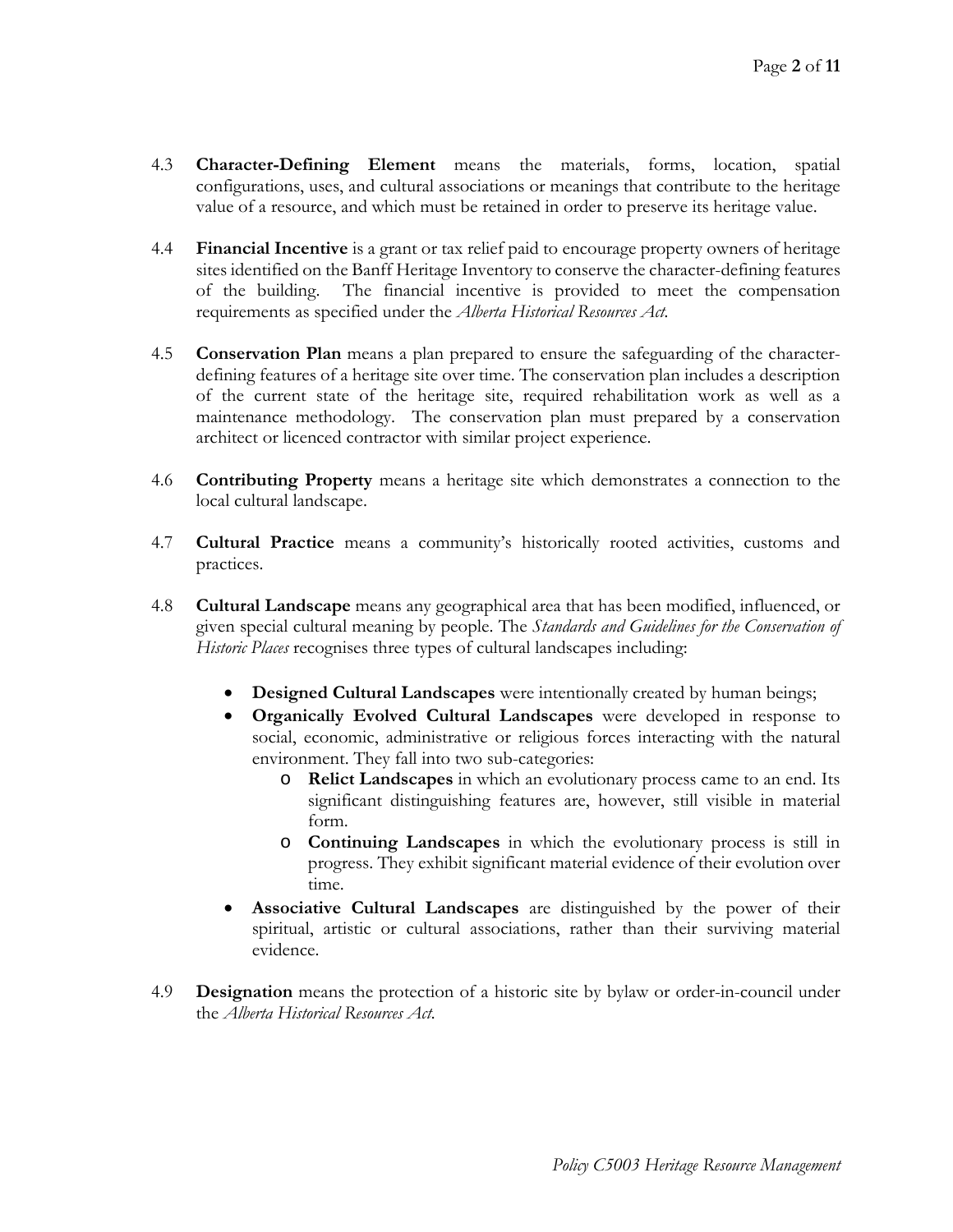- 4.10 **Heritage District** means a recognized concentration, linkage or continuity of sites, buildings, structures or objects united historically or aesthetically by plan or physical development.
- 4.11 **Heritage Value** means the aesthetic, architectural, cultural, environmental, historic, and/or spiritual importance associated with heritage sites. The heritage value of a site is embodied in its character-defining elements: materials, forms, location, spatial configurations, uses and cultural associations or meanings.
	- a) **Aesthetic Value** refers to the sensory qualities of a historic place (seeing, hearing, touching, smelling and tasting) in the context of broader categories of design and tradition. A place may have aesthetic because it epitomizes a defined architectural style or landscape concept.
	- b) **Architectural/Design Value** means a site which demonstrates a unique architectural style, method of construction or craftsmanship and/or a site which is attributed to the work of a well-known architect, engineer or builder.
	- c) **Cultural Value** refers to the associations that a place has with past events and historical themes, as well as its capacity to evoke a way of life or a memory of the past. Cultural value may lie in its association with important events, activities, people or traditions; its role in the development of a community, region, province, territory or nation; or its patterns of use.
	- d) **Environmental / Scientific Value** means a heritage site which has natural, ecological feature and/or unique geographic features which contribute to the understanding of place or the unique interactions between people and the environment that have taken place at the heritage site over time.
	- e) **Historic Value** refers to the associations that a place has with past events and local thematic framework, as well as its capacity to yield historical information relevant to the local community.
	- f) **Spiritual Value** means the value attributed to the site's association with religious, sacred, or symbolic meanings.
- 4.12 **Heritage Corporation** is a municipally owned *not-for-profit* corporation which advises Council on matters related to heritage. The Heritage Corporation is established to: advance, promote, maintain, assist, and support by any means whatsoever the objectives of this *Heritage Resource Management Policy.*
- 4.13 **Heritage Plaque Program** is a municipal commemoration program designed to promote and commemorate heritage sites from the municipal heritage inventory.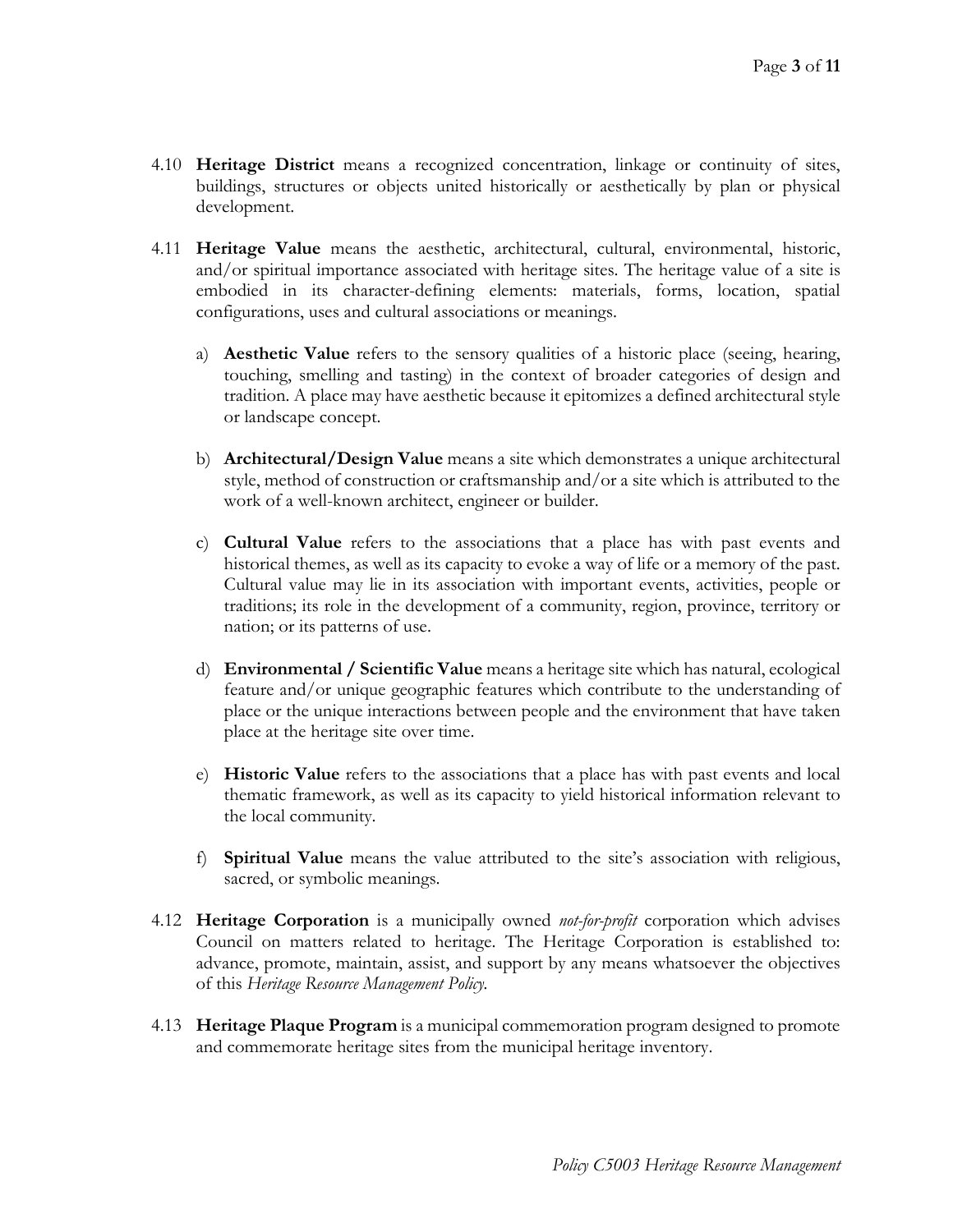- 4.14 **Heritage Reserve Fund** is a municipal capital reserve designed to support the preservation and commemoration of identified heritage sites in Banff. The heritage reserve fund may also be used to assist the development and delivery of projects, products and services provided by the Banff Heritage Corporation.
- 4.15 **Historic Integrity** means a site, building or landscape that retains the ability to convey its significance.
- 4.16 **Heritage Site** means a structure, building, group of buildings, district, landscape, archaeological site or other place that has been identified on the municipal heritage inventory which demonstrates heritage value.
- 4.17 **Landscape Features** means a human-made or s naturally occurring resource that is not a building or structure but can be identified within a landscape.
- 4.18 **Landmarks and Legends** is a commemorative series profiling Banff's identified heritage sites and the people associated with their development.
- 4.19 **Maintenance** means routine, cyclical, non-destructive actions necessary to slow the deterioration of an historic place. It entails periodic inspection; routine, cyclical, nondestructive cleaning; minor repair and refinishing operations; replacement of damaged or deteriorated materials that are impractical to save.
- 4.20 **Matching Restoration Grant** is a municipal financial incentive offered to maintain, protect and preserve the character-defining elements of an identified heritage site. Matching restoration grant may only be provided to properties applying for Municipal Historic Resource Status or identified as Municipal Historic Resources.
- 4.21 **Minimal Intervention** means an approach that allows functional goals to be met with the least physical intervention.
- 4.22 **Mothballing** means to temporarily close a building or other structure to protect it from the weather as well as to secure it from vandalism.
- 4.23 **Municipal Heritage Inventory** is a list of heritage sites prepared and reviewed by the Banff Heritage Corporation.
- 4.24 **Municipal Property Tax** means the tax amount levied by the Corporate Services Department based on the assessment established by the Town Assessor and the mill rate established annually by bylaw by Town Council. The municipal property tax excludes the school taxes levied by the Province of Alberta.
- 4.25 **Municipal Historic Resource** means a heritage site that is protected by municipal bylaw pursuant to the requirements of the *Alberta Historical Resources Act.*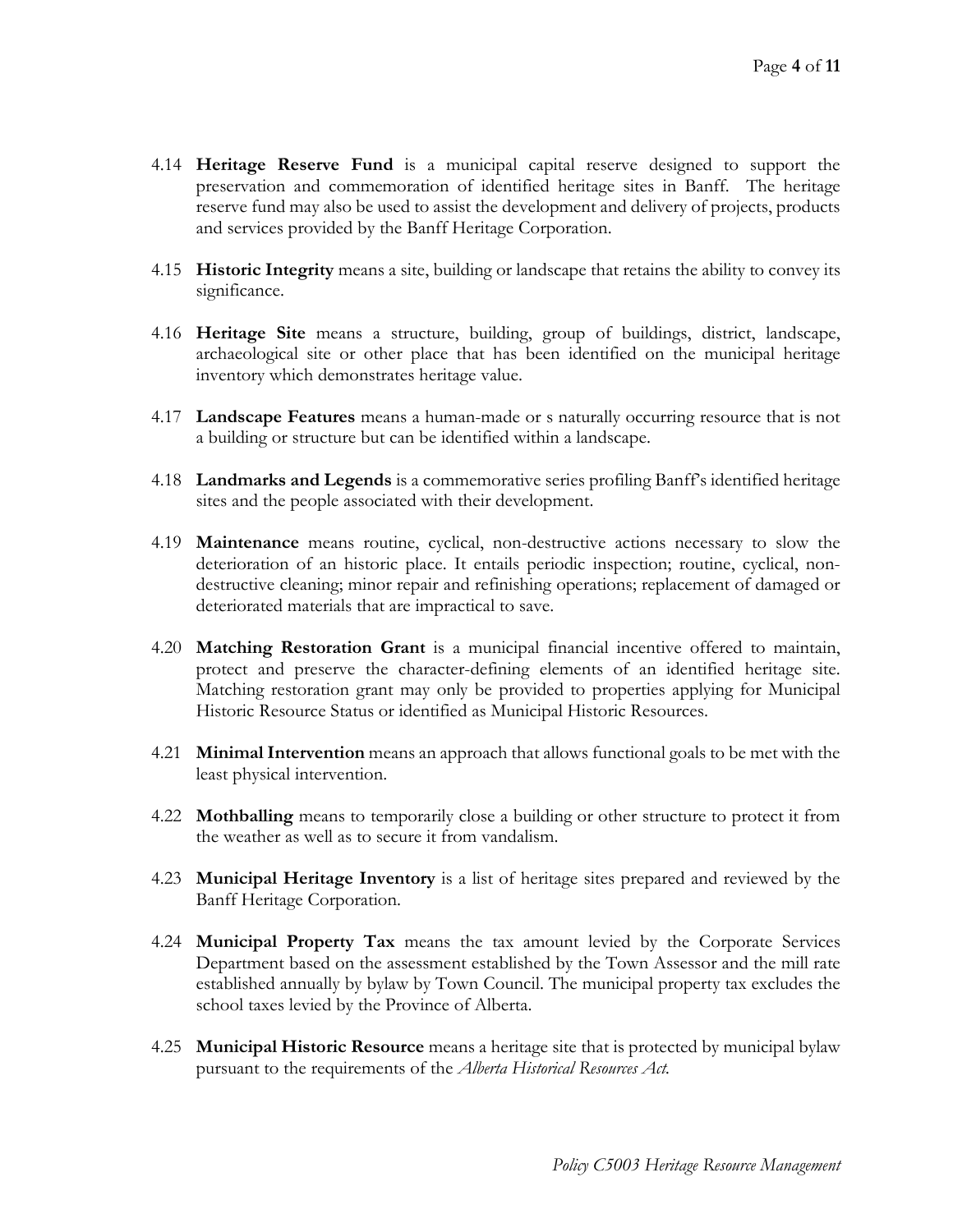- 4.26 **Preservation** means the process of protecting, maintaining, or stabilizing the characterdefining elements of a heritage site to conserve its heritage value.
- 4.27 **Property Database** means a catalogue of buildings, structures, landscapes, archeological sites located within the town of Banff.
- 4.28 **Reconstruction** is the process of rebuilding a heritage site to a known earlier state and is distinguished from restoration by the introduction of new material. Reconstruction is not considered heritage conservation but may be appropriate if the heritage site was intentionally destroyed, partially damaged or if the heritage site is integral to the understanding of a broader cultural landscape. Proposed reconstruction of a heritage site is weighed in relation to the heritage's sites connection to the collective memory of the community.
- 4.29 **Relocation** involves removing a heritage site and character-defining elements from its original context. The relocation of heritage buildings and/or character-defining elements is a local cultural practice in Banff.
- 4.30 **Replication** is considered a recreation or copy of a former heritage site on another site.
- 4.31 **Restoration** means the action or process of accurately revealing, recovering or re-instating the character-defining features of an identified heritage site.
- 4.32 **Stabilization** is a measure designed to protect buildings or landscapes from deterioration. Long-term stabilization measures are employed when a greater level of intervention is not planned in the foreseeable future.
- 4.33 **Statement of Significance** is a summary outlining the value of a given heritage site. A statement of significance must contain the following information: description of historic resource, heritage value, heritage integrity and a list of character-defining elements.
- 4.34 **Streetscape** means a collection of buildings whom together form an integral portion of the neighbourhood's character.
- 4.35 **Thematic Framework** is a framework which organizes local history into broad interconnected themes. A thematic framework is developed in order to place local heritage sites within their relative historical, cultural and environmental context.
- 4.36 **Windshield Survey** is a physical assessment of a property carried out to determine primarily environmental, aesthetic and/or architectural value.
- 4.37 **Vernacular** means a style of architecture or a cultural practice that is indigenous to or inspired by a specific region.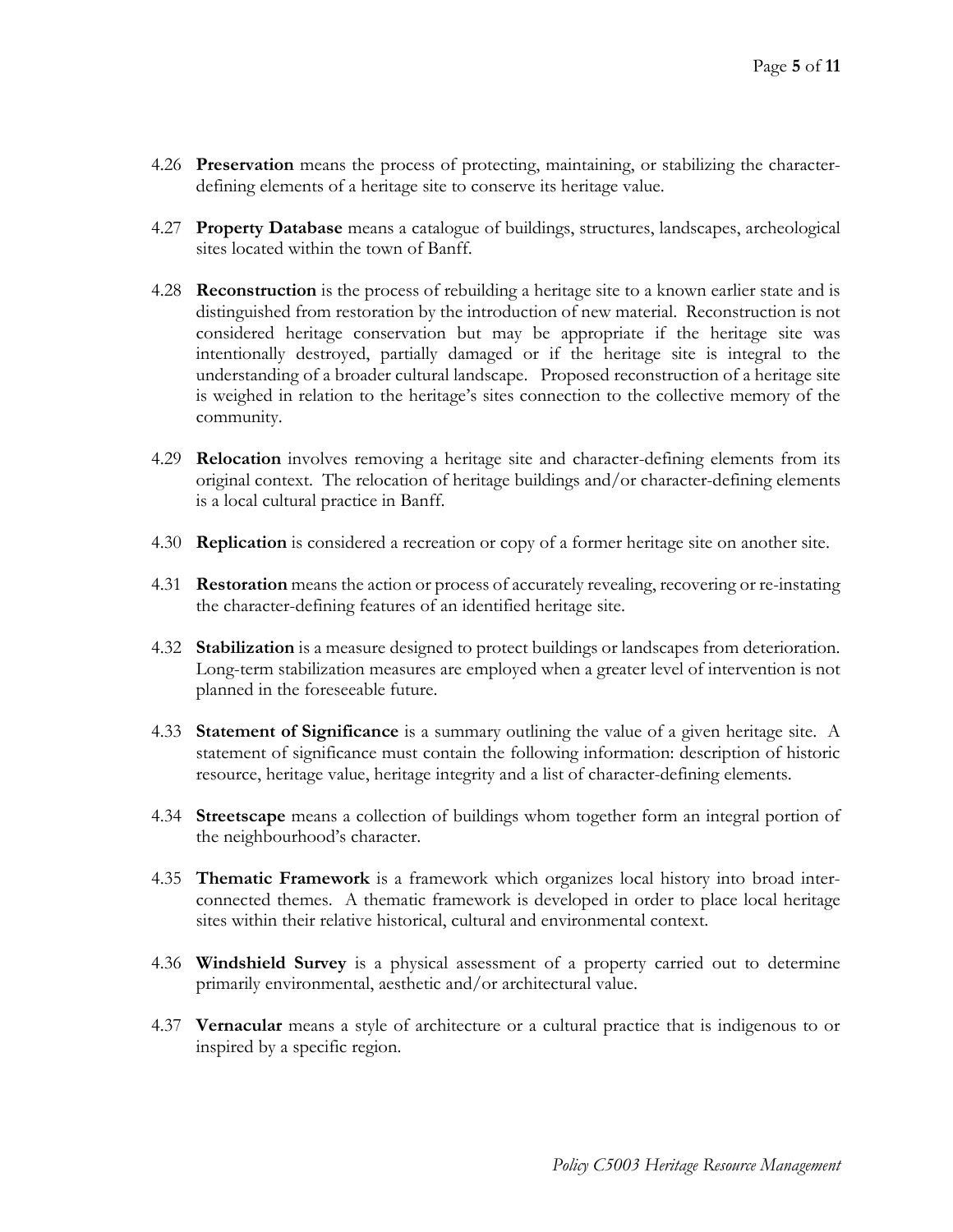# **5.0 STANDARDS**

## 5.1 **Identification of Heritage Sites**

- a) To ensure heritage sites are identified the Town of Banff will:
	- i. Analyse research trends to ensure municipal heritage inventory remains representative of local thematic priority areas.
	- ii. Work with Heritage Corporation to conduct an annual consolidation of the municipal heritage inventory.
	- iii. Direct applications to remove or add properties to the municipal heritage inventory to the Heritage Corporation for review and input.
- iv. Conduct a windshield survey of properties not listed on the municipal heritage inventory every five (5) years.
- v. Prepare statements of significance for heritage sites identified on the municipal heritage inventory.
- vi. Provide historical record information to property owners of heritage sites identified on the municipal heritage inventory.

# 5.2 **Protection of Heritage Sites**

- a) To ensure heritage sites are protected the Town of Banff will:
	- i. Encourage property owners of heritage sites identified on the municipal heritage inventory to apply for designation as municipal historic resource.
	- ii. Encourage the preservation and repair of the character-defining elements of heritage sites in conjunction with redevelopment.
- iii. Provide formal protection to heritage sites through municipal bylaw as provided under the *Alberta Historical Resources Act*.
- iv. Require all maintenance, repair and rehabilitation to Municipal Historic Resources and identified heritage sites to follow the general direction provided in the *Standards and Guidelines for the Conservation of Historic Places in Canada*.
- v. Forward redevelopment applications affecting Municipal Historic Resources to Heritage Corporation for review and input.
- vi. Provide financial incentives to encourage property owners to both protect heritage sites and maintain the character-defining elements as outlined in the statement of significance.

# 5.3 **Integration with Land Use Planning**

- a) To integrate the heritage and land use planning, the Town of Banff will:
- i. Engage proactively with property owners of heritage sites identified on the municipal heritage inventory.
- ii. Continue to support variances to the Land Use Bylaw to protect heritage sites identified on the municipal heritage inventory.
- iii. Require appropriate mothballing and recording for all demolitions and alterations to heritage sites.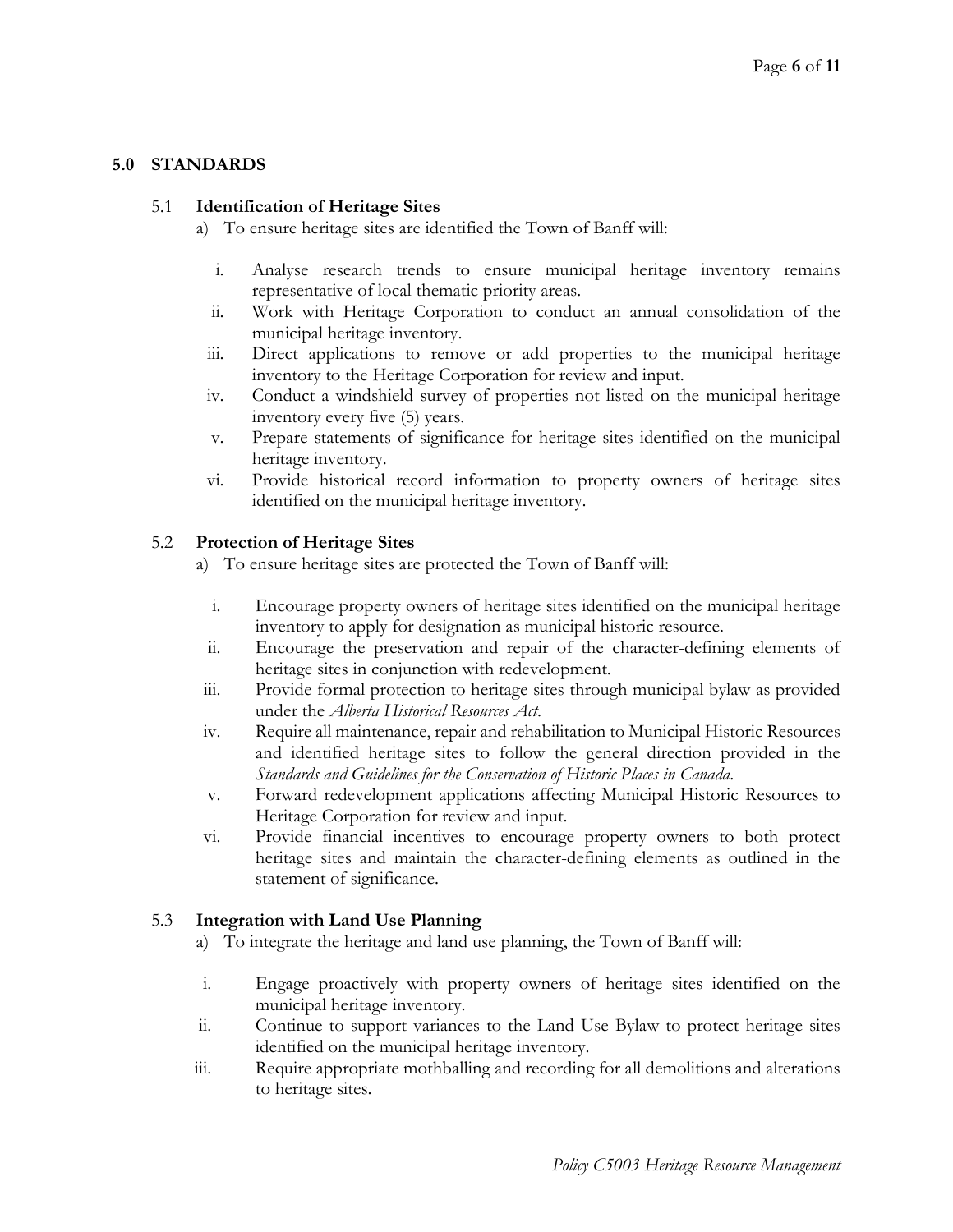iv. Refer development permit applications for properties on the municipal heritage inventory to the Heritage Corporation for review.

# 5.4 **Commemoration**

- a) In order to increase the public's awareness of heritage sites and cultural landscapes within the townsite, the Town of Banff will:
- i. Encourage property owners of heritage sites identified on the municipal heritage inventory to participate in the Heritage Plaque Program.
- ii. Restrict the heritage plaque program to sites identified on the municipal heritage inventory.
- iii. Create short and accessible narratives of sites on the municipal heritage inventory for inclusion in the Landmarks and Legends Series.
- iv. Develop an annual plan with the Heritage Corporation to prioritize heritage commemoration projects based on heritage reserve funding, annual priorities and procedural updates to the municipal heritage inventory.

# 5.5 **Research**

- a) The Town of Banff will conduct regular knowledge sharing projects in order to foster research and collaboration on heritage projects. To achieve this the Town of Banff will:
- i. Apply international best practice to the evaluation and assessment of heritage sites.
- ii. Support the development of thematic framework to ensure the assessment of heritage sites are placed within their relative social and environmental context.
- iii. Publish recording sheets, documentation and municipal heritage bylaws online;
- iv. Develop a digital platform to share historical site assessments, research and knowledge.
- v. Support cooperative research programmes as well as community lecture series to ensure new research is incorporated into the heritage planning process.
- vi. Encourage the publication and distribution of research related to the townsite's cultural heritage and heritage sites.

# 5.6 **Partnerships**

- a) The Town of Banff will contribute to the development of regional heritage partnerships through:
- i. The creation of opportunities for partner organizations to collaborate on heritage conservation projects.
- ii. The facilitation of networking opportunities including: open houses, community workshops, community lecture series, and heritage awards.
- iii. Direct engagement with regional heritage stakeholders including but not limited to; Parks Canada, Alberta Culture, Banff Housing Corporation, Fairmont Banff Springs Hotel, Peter and Catharine Whyte Foundation, The Whyte Museum of the Canadian Rockies, Banff and Lake Louise Tourism, The Banff Public Library,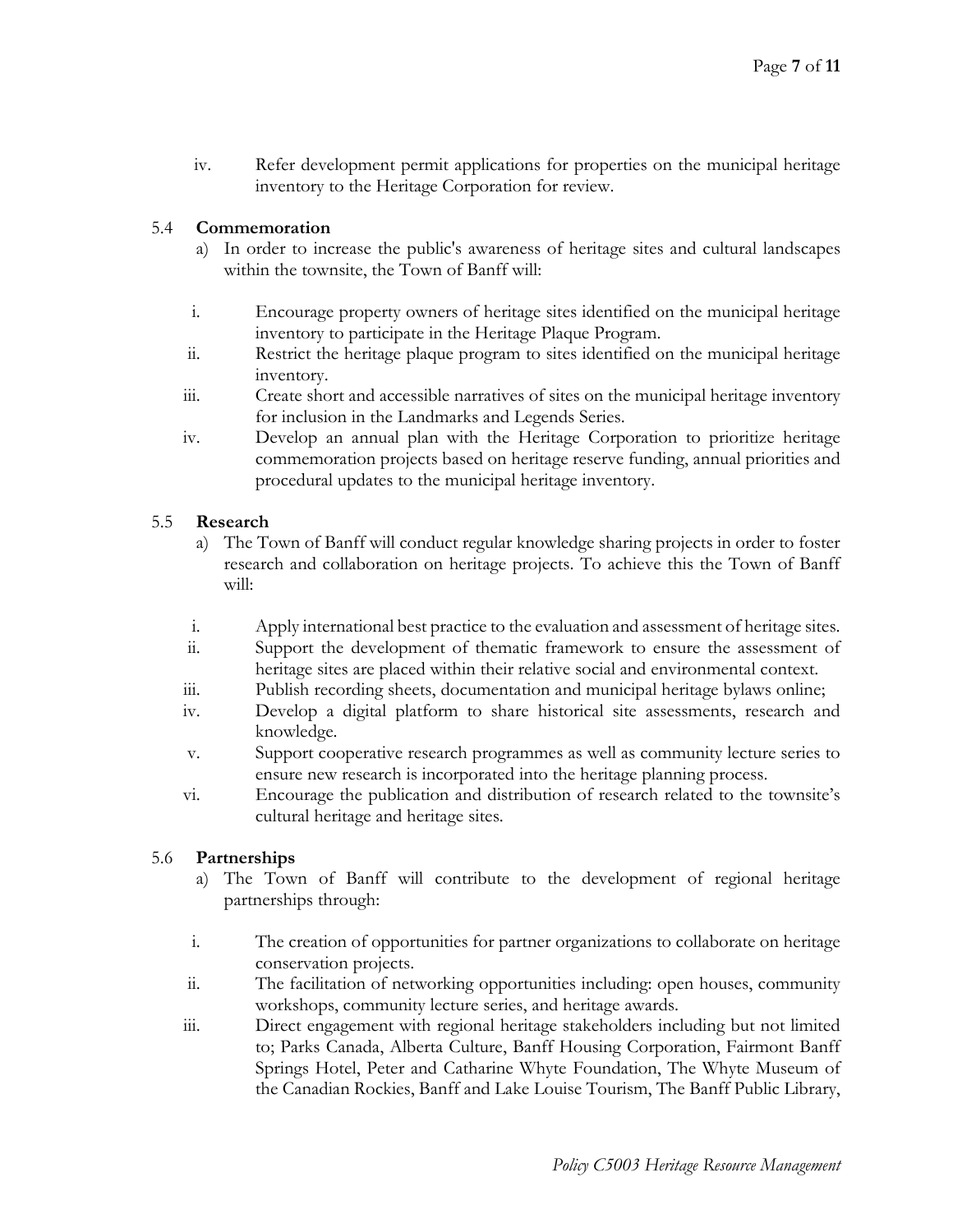The Luxton Museum, the Eleanor Luxton Historical Foundation, The Banff Centre and Canadian Pacific Railway.

## **6.0 PROCEDURES**

#### 6.1 **Heritage Corporation**

#### **a) Membership Structure**

- i. The Banff Heritage Corporation is comprised of two (2) shareholders, eight (8) directors and two (2) ex-officio representatives unless changed as a result of Council resolution.
- ii. The shares of the Heritage Corporation are held by the Town of Banff and Council. Shareholders are non-voting.
- iii. Heritage Corporation directors represent a voting member of the Heritage Corporation. The director composition for the Heritage Corporation is as follows:
	- One (1) Councillor director
	- One (1) Parks Canada director
	- One (1) Whyte Museum of the Canadian Rockies director
	- One (1) Eleanor Luxton Historical Foundation director
	- Four (4) directors appointed by Council
- iv. Ex-officio members support the Banff Heritage Corporation in an advisory role and do not comprise the voting membership. The ex-officio representation for the Banff Heritage Corporation is as follows:
	- One (1) representative advisor from the Alberta Association of Architects
	- One (1) representative advisor from the Province of Alberta

## 6.2 **Municipal Historic Resources**

#### **a) Application Requirements**

- i. The application for municipal historic designation will require the following information:
	- A completed application form.
	- Certificate of title, letter of endorsement from the property owner or for cultural landscapes a completed statement of association.
	- Current property information including: photographs, site survey as well as a description of current use and property conditions.
	- Historic property information including: historic photographs, architectural plans, previous leaseholders of interest.
	- Architectural information including: condition assessment, and description of architectural features, renovations, property over time.
	- A draft statement of significance.
	- A conservation plan.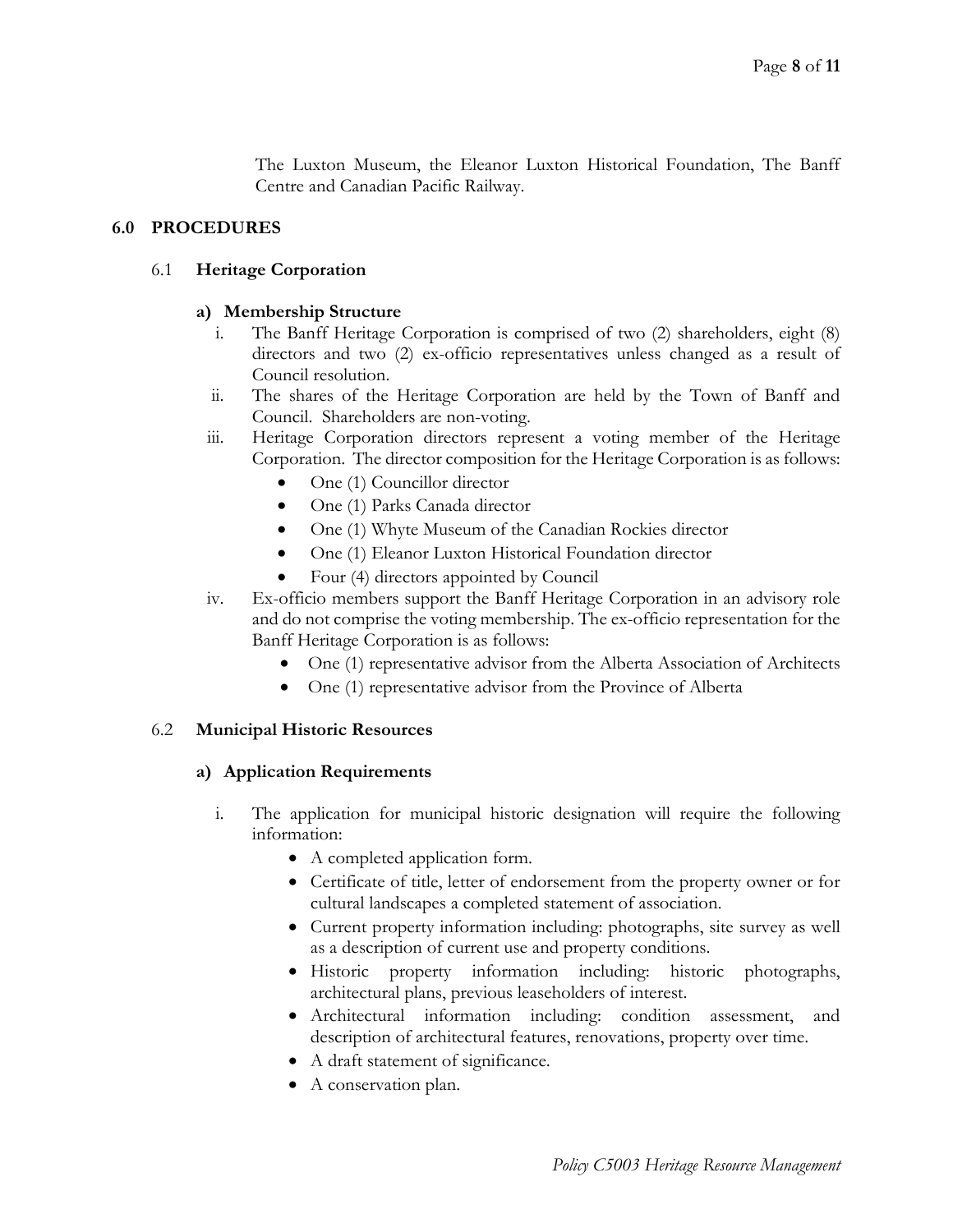- Financial incentive proposal.
- ii. Applications for municipal historic designation will not be received unless all taxes and levies owed by the owner have been paid to the Town of Banff.
- iii. All applications for municipal historic designation will be reviewed and considered by Heritage Corporation prior to presentation and review by Council.
- iv. Municipal historic resource designation shall contain: a statement of significance, maintenance and rehabilitation guidelines as well as a signed compensation agreement.

### **b) Adaptive Reuse**

- i. Redevelopment applications affecting the use of a designated municipal heritage resource shall maintain the site's character-defining elements.
- ii. Redevelopment applications proposing a change of use to a heritage site identified on the municipal heritage inventory will be referred to the Heritage Corporation for review and input.

### **c) Inspection and Enforcement**

i. The Town of Banff may require the periodic inspection of designated municipal historic resources in order to evaluate the condition of the heritage site and to determine whether any maintenance work is required.

#### **d) Removal of Municipal Historic Resource Designation**

- i. Rescinding a municipal historic resource designation remains at the discretion of Council.
- ii. If the historic integrity of the municipal historic resource is damaged beyond repair or demolished, the Town of Banff may require the repayment with interest of any compensation received by the owner (interest charged at current prime plus 3% offered by the Town's bank).

# 6.3 **Financial Incentives**

#### **a) Conditions**

- i. The Town of Banff will offer financial incentives in conjunction with the protection and restoration of heritage sites identified on the municipal heritage inventory.
- ii. Financial incentives shall form part of the compensation agreement for municipal historic resource designation*.*
- iii. Financial incentives will not be provided for the reconstruction of a former heritage site.
- iv. Financial incentives are awarded only in conjunction with the protection of heritage sites identified on the municipal heritage inventory.
- v. Property owners of designated heritage resources may re-apply for financial incentive. Applications for additional financial incentives will be evaluated with respect to the condition of the municipal historic resource, the conservation plan,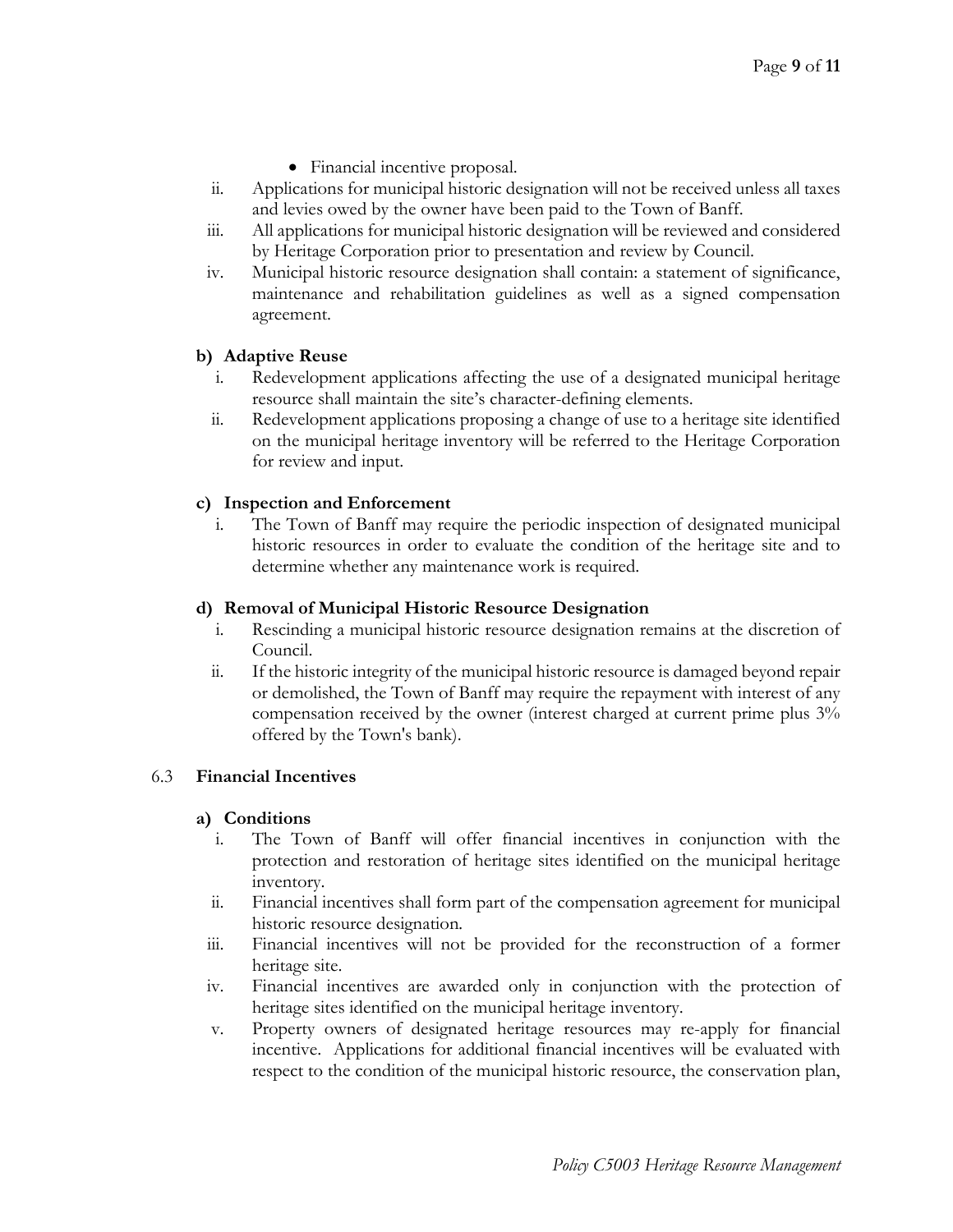policy direction, recommendation from the Heritage Corporation, council objectives and the funding available in the heritage reserve fund.

vi. Financial incentives associated with municipal historic resource designation shall be offered in two forms either a 'matching restoration grant' or a 'grant in aid of municipal property tax'.

# **b) Grant in Aid of Municipal Property Tax**

- The owner of the municipal historic resource may be eligible to receive a grant covering the municipal portion of their property taxes, commencing January 1 of the year following the year in which Council passes the designating bylaw.
- ii. The maximum municipal contribution provided by way of *Grant in Aid of Municipal Property Tax* shall not exceed a total of \$45,000.
- iii. The owner of the municipal historic resource may be eligible to receive this grant on an annual basis up over a period of five-years for residential buildings and three years for non-residential buildings.
- iv. In no case shall the grant exceed \$2,000 per year for residential buildings or \$15,000 per year for non-residential buildings.

### **c) Matching Rehabilitation Grant**

- i. The resource owner may be eligible to receive a matching rehabilitation grant intended to address structural integrity and exterior work as part of a capital reinvestment project.
- ii. The maximum municipal contribution provided by way of *Matching Restoration Grants* shall not exceed \$50,000.
- i. The amount of the grant shall be limited to a maximum of 50% of the eligible costs based on the assessment of the total restoration/rehabilitation costs in the conservation plan.
- ii. The amount of the grant shall be no greater than \$25,000 for residential buildings or \$50,000 for non-residential buildings and shall be provided within five (5) years of the project start

# **7.0 RESPONSIBILITIES**

- 7.1 Council is responsible for approving this policy and any amendments thereto.
- 7.2 The Director of Planning and Development or designate is responsible to:
	- a) Implement this policy.
	- b) Recommend amendments and any changes to this policy to Council.
	- c) Review and recommend to Council any requests for compensation pursuant to this policy.
	- d) Prepare a report for Town Council outlining the designation proposal and recommended compensation.
	- e) Prepares a designation bylaw for consideration by Council.